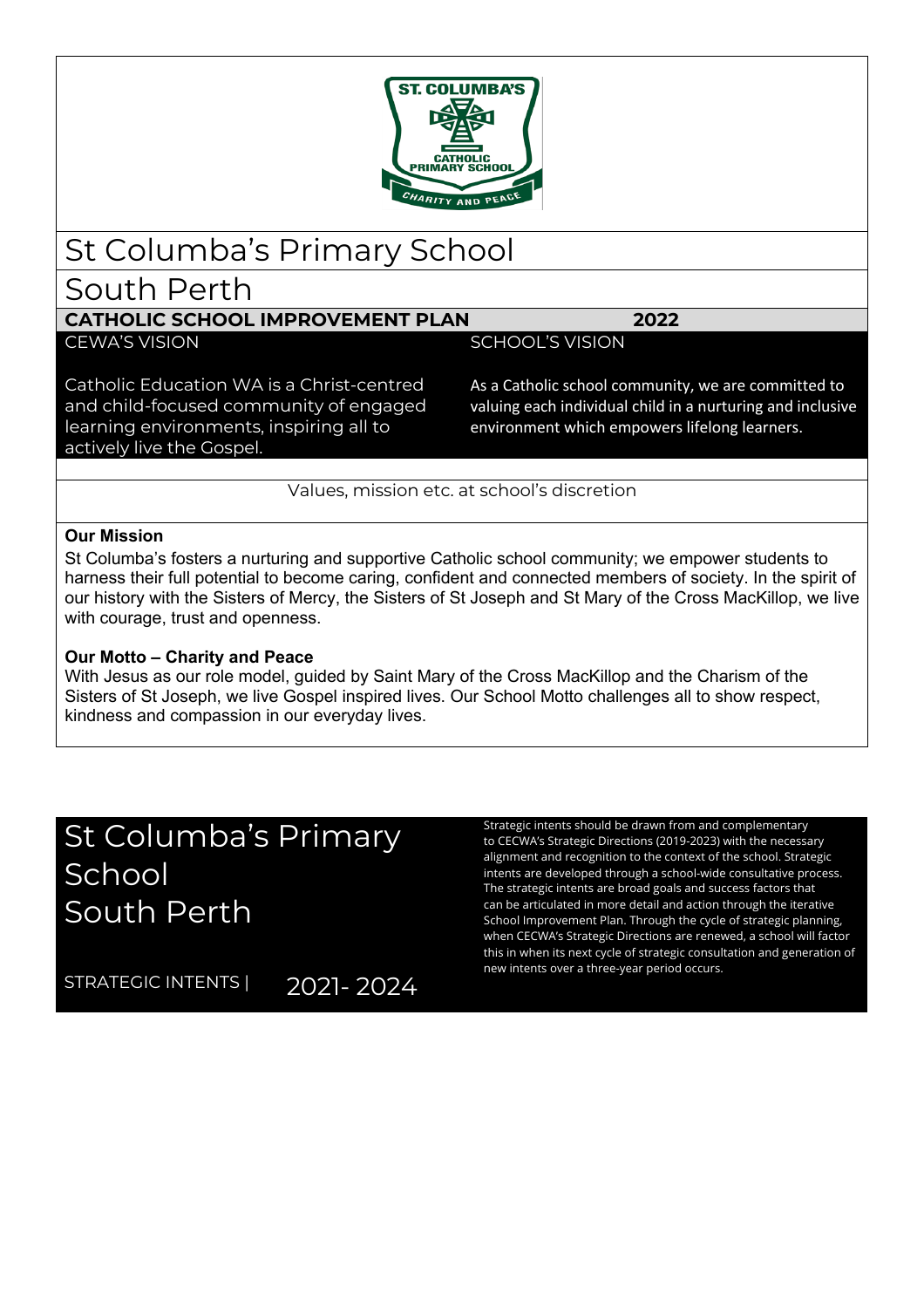

| CATHOLIC IDENTITY Inspiring Christ-centred Leaders                                                  |                                                                                                                    |                                                                                                                                                                |  |
|-----------------------------------------------------------------------------------------------------|--------------------------------------------------------------------------------------------------------------------|----------------------------------------------------------------------------------------------------------------------------------------------------------------|--|
| Goal(s):                                                                                            | Success Indicators:                                                                                                | Links to QCE Elements:                                                                                                                                         |  |
| Deepening our relationship with God, by<br>making prayer a focus.                                   | Staff to plan and implement Christian<br>Meditation in all classrooms and<br>throughout Staff faith formation days | 1.1 <sub>d</sub><br>Providing abundant and meaningful<br>opportunities for catechesis through the<br>Word, worship, prayer, retreats, service<br>and community |  |
| Fostering a meaningful relationship with<br>Caritas, Mission Australis, St Vinnies and<br>LifeLink. | Evidence of community fundraising<br>initiaitives on school calendar and<br>throughout school.                     | 1.1 <sub>b</sub><br>The integration of faith, life and culture                                                                                                 |  |



| <b>FDUCATION</b> Catholic Schools of Excellence              |                                                                                                                                                                     |                                                                                                                                                             |  |
|--------------------------------------------------------------|---------------------------------------------------------------------------------------------------------------------------------------------------------------------|-------------------------------------------------------------------------------------------------------------------------------------------------------------|--|
| Goal(s):                                                     | <b>Success Indicators:</b>                                                                                                                                          | Links to QCE Elements:                                                                                                                                      |  |
| Enhance teaching practice to optimise<br>children's learning | All Year 3 to 6 classes to plan and<br>implement Science of Reading.<br>Year 3 – 6 Science of Reading scope and<br>sequence<br>Improvement in Year 5 NAPLAN Reading | 2.3 <sub>d</sub><br>Utilise a wide instructional range that<br>reflects contemporary pedagogies that<br>engage, challenge and progress student<br>learning. |  |
|                                                              | data for high end students                                                                                                                                          |                                                                                                                                                             |  |



| <b>COMMUNITY</b> Catholic Pastoral Communities           |                                                                                                                                    |                                                                                                                                      |  |
|----------------------------------------------------------|------------------------------------------------------------------------------------------------------------------------------------|--------------------------------------------------------------------------------------------------------------------------------------|--|
| $Goal(s)$ :                                              | <b>Success Indicators:</b>                                                                                                         | Links to QCE Elements:                                                                                                               |  |
| Participation and presence in local<br>community events. | St Columba's participate in community<br>events and these are promoted through<br>our school newsletter and social media<br>pages. | 3.3 <sub>b</sub><br>We engage and partner with other Church<br>and community organisations, including<br>other educational providers |  |



| STEWARDSHIP Accessible, Affordable and Sustainable System of Schools |                                                                                                   |                                                                                                                  |  |  |
|----------------------------------------------------------------------|---------------------------------------------------------------------------------------------------|------------------------------------------------------------------------------------------------------------------|--|--|
| Goal(s):                                                             | Success Indicators:                                                                               | Links to QCE Elements:                                                                                           |  |  |
| Create a practical wellbeing framework for<br>staff.                 | Wellbeing framework is implemented and<br>staff wellbeing is an agenda item at staff<br>meetings. | 4.1c<br>Care for our staff through provisions of<br>quality human resources reflect Catholic<br>social teaching. |  |  |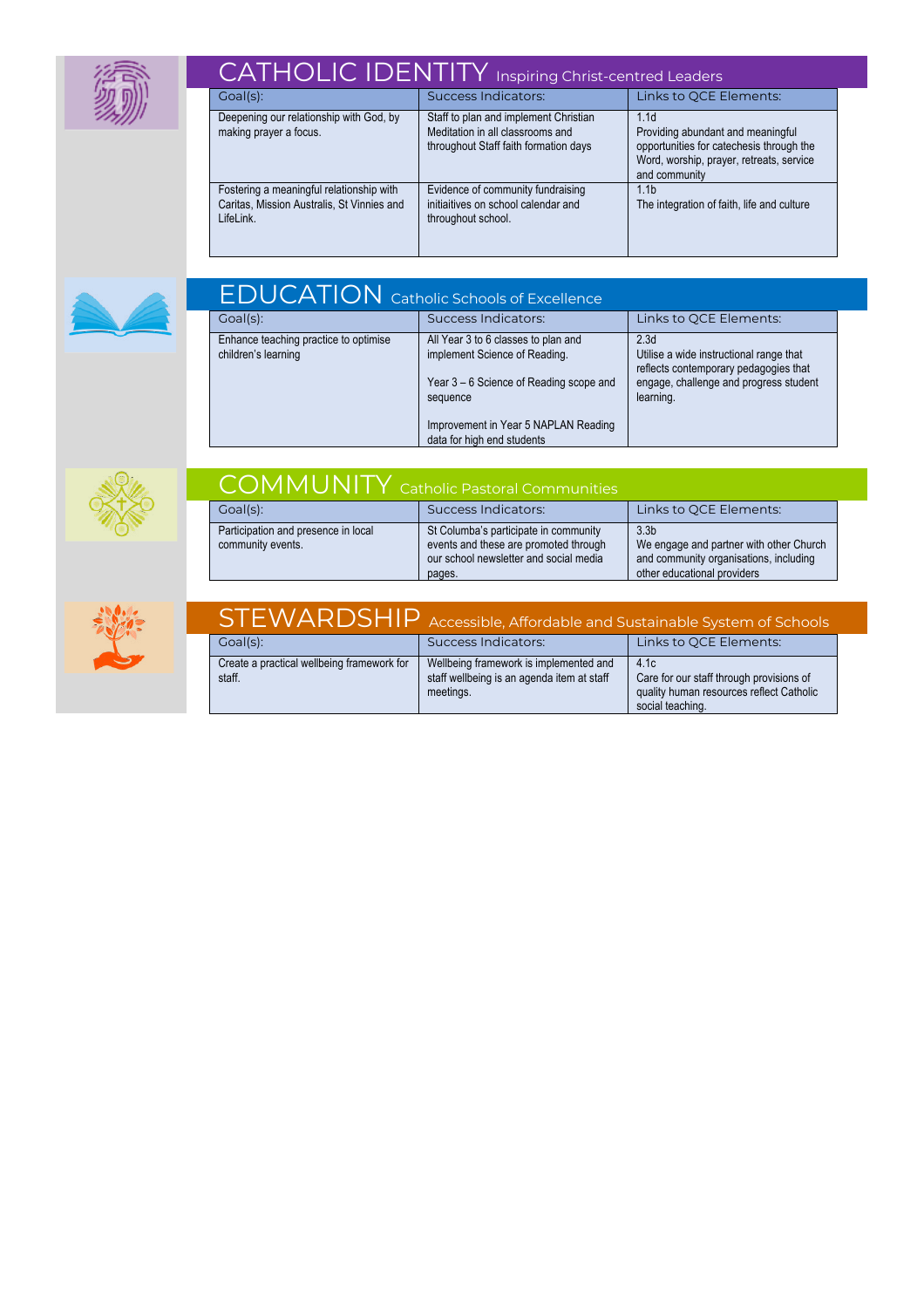



In considering the school's Strategic Intents over the next three years in Catholic Identity, Education, Community and Stewardship, together with the iterative Improvement Goals (collectively the Catholic School Improvement Plan), priority also needs to be placed on identifying faith formation and mission objectives. These are the foundation to any school improvement goal setting and can permeate across all four pillars.

It is recommended schools focus on three goals across a three-year period. The template below has been provided to schools at Evangelisation Planning workshops over the past 4-5 years and may be modified to suit the school's context. It is primarily based on staff formation because staff cannot effectively evangelise students unless they themselves are suitably formed. The following link to the Accreditation for CEWA SharePoint may provide a valuable resource for schools. This plan should be reviewed annually and schools are encouraged to utilise support from CEWA's Faith Formation Team. These goals are to be incorporated and infused through the Catholic School Improvement Plan.

|                                                                                                                | STAFF Formation Planning 2022-2024                                                              |                                                                                                                                                                                                                                                                                                                  |                                                                                                                                                                                                                                                                                                                                                               |                                                                                                                        |                                                                                                                                                                                        |                                                                                                     |
|----------------------------------------------------------------------------------------------------------------|-------------------------------------------------------------------------------------------------|------------------------------------------------------------------------------------------------------------------------------------------------------------------------------------------------------------------------------------------------------------------------------------------------------------------|---------------------------------------------------------------------------------------------------------------------------------------------------------------------------------------------------------------------------------------------------------------------------------------------------------------------------------------------------------------|------------------------------------------------------------------------------------------------------------------------|----------------------------------------------------------------------------------------------------------------------------------------------------------------------------------------|-----------------------------------------------------------------------------------------------------|
| <b>Focus Area</b>                                                                                              | <b>Improvement Goals</b>                                                                        | <b>Relevant Actions</b>                                                                                                                                                                                                                                                                                          | <b>Timeframe</b>                                                                                                                                                                                                                                                                                                                                              | Resources                                                                                                              | <b>Success Indicators</b>                                                                                                                                                              | Monitoring and<br><b>Progress</b>                                                                   |
| <b>WITNESS</b><br>Examples of expressing<br>the divine within<br>Raising awareness of the<br>presence of Jesus | To become more like Christ<br>To experience the<br>relevance of the Church's<br>teachings today | In behaviour management<br>reminding students they are<br>empowered by the presence<br>of God within to make good<br>choices, to forgive, to be slow<br>to anger for example.<br>Modelling and responding in<br>what Jesus would do.<br>Develop a sacred space for<br>quiet reflection accessible to<br>students | School Staff to continue<br>with the Code of Conduct<br>in conjunction with Gospel<br>values and Fruits of the<br>Spirit.<br>Use Fruits of the Spirit in<br>connection with Students<br>Code of Conduct- in<br>weekly newsletter<br>(Principals address in<br>newsletter), Facebook and<br>classroom weekly focus.                                            | <b>Student Code of Conduct</b><br>document<br>Sacred space accessible<br>to staff and students 2x<br>spaces in school. | Student COC is visible in<br>classrooms.<br>Students refer to COC at<br>assemblies and class<br>meetings.<br>Leaders promote Student<br>COC throughout the<br>school to other classes. | Evidence in Class<br>Meetings data<br>Students know and can<br>articulate the COC at their<br>level |
| <b>CALL TO FAITH</b><br>Themes<br><b>Beliefs</b>                                                               | To witness to the presence<br>of Christ                                                         | Survey staff about Christian<br>service opportunities - where<br>and how - individually or in<br>groups<br>Parish connection- St<br>Josephite Sisters, St<br>Columba's Church<br><b>Charism-Staff Masses</b><br>offered, Student's liturgies<br>and Masses offered. PD for<br>staff in Religious Education.      | Year 6 Students given<br>opportunities to active<br>participate in Christian<br>Service, Offer<br>opportunities on calendar.<br>Liturgies, staff Masses,<br>whole school masses on<br>occasion to take place at<br>the St Josephite Chapel or<br>gardens.<br>AP sending out Church<br>information relevant to<br>special occasions in the<br>Church calendar. | Staff survey                                                                                                           | The development of a<br><b>Christian Service</b><br>calendar.<br>Evidence of liturgies<br>taking place at the St<br>Josephpite Chapel.                                                 | Staff and student<br>involvement in Christian<br>Service initiaitves<br>throughout the school.      |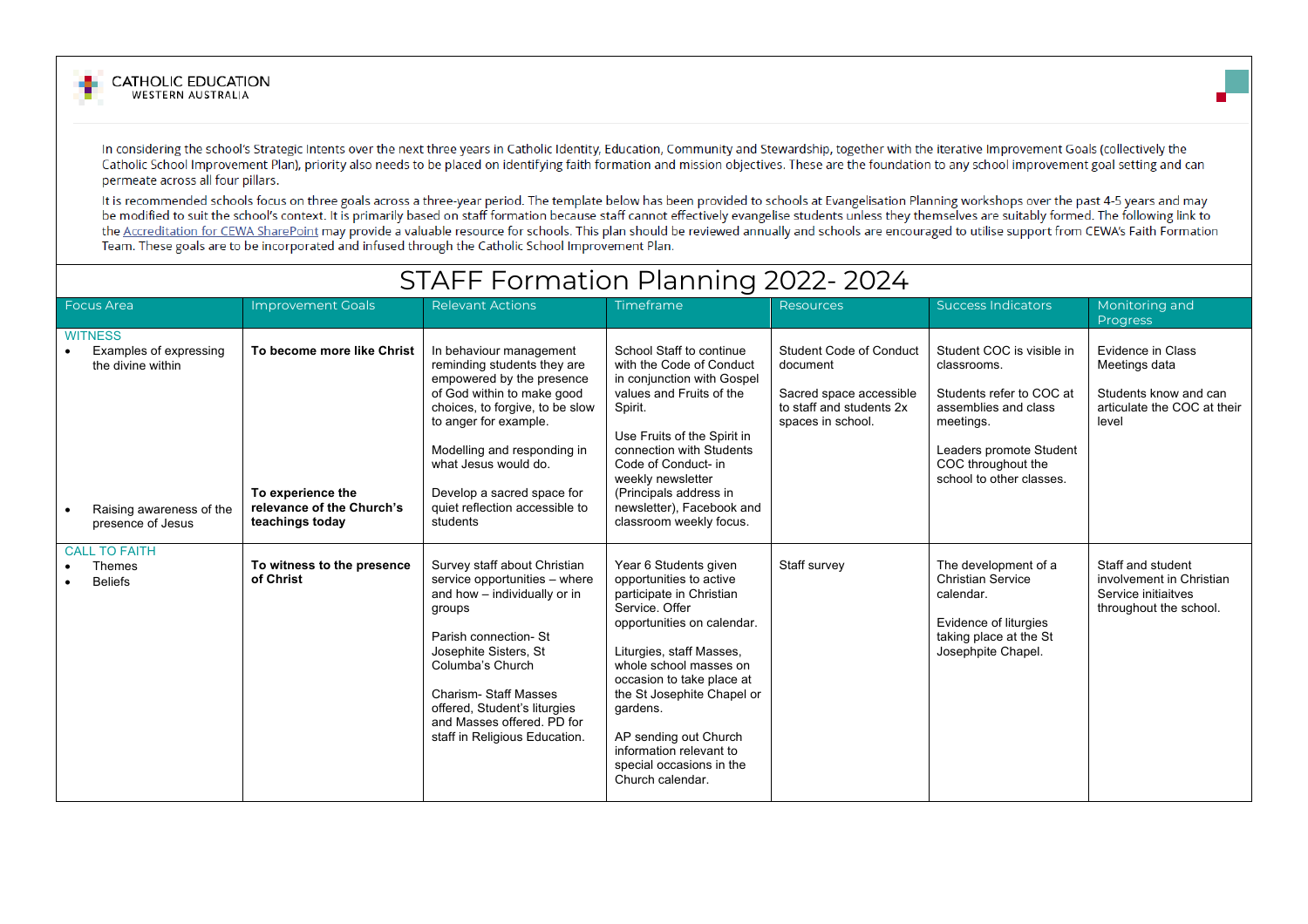# **Improvement Goals**

### School:

Year:

The Improvement Goals are not intended to capture all the strategic activities of a school but rather prioritise the key areas of focus that will have the highest impact on realising sustained and relevant improvement. Schools are encouraged to limit the number of goals established to maximise depth and impact of strategy. Similarly, this is an iterative document that aligns with the ongoing nature of change that occurs in a school in order to embed processes and practices that lead to a quality Catholic education. Regular monitoring, review and updating of these goals is encouraged and schools may find the addition of notes and/or appendices to capture significant milestones and achievements useful in celebrating success and establishing the next iteration of improvement goals.

There is an expectation that at least one goal for Aboriginal education and Early Years education (if relevant) be included.

#### **INFORMED BY EVIDENCE FROM**

- **Staff Formation Planning**
- Quality Catholic Education guiding principles, frameworks and processes
- CECWA Strategic Directions (2019-2023)
- · School Strategic Plan
- · National Quality Standard (NQS) Audit
- Aboriginal Education / AEIM: Aboriginal Education Improvement Map
- Curriculum requirements
- Student data analysis, e.g. Power BI & other achievement data, attendance, wellbeing etc.
- · School Cyclic Review
- · School Climate Survey
- · Technology Integration Matrix (TIMS) / Technology Uses and Perceptions Survey (TUPS)
- School improvement processes

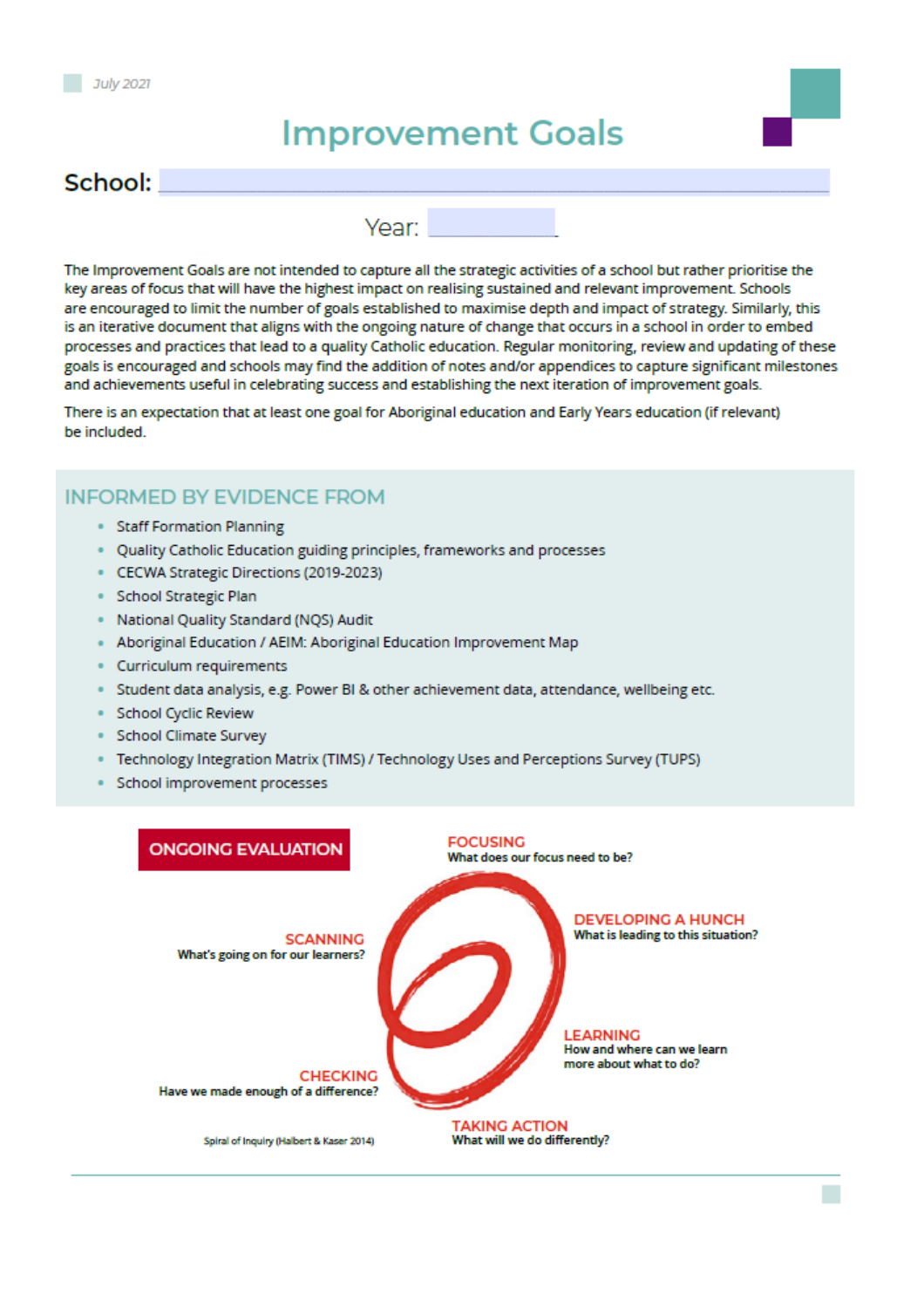| <b>CATHOLIC IDENTITY</b> Inspiring Christ-centred Leaders         |                                                                                                                                                                     |                                                                                            |                                                                                                                       |                                                                                                                                                                         |                                                                                                                                                                             |
|-------------------------------------------------------------------|---------------------------------------------------------------------------------------------------------------------------------------------------------------------|--------------------------------------------------------------------------------------------|-----------------------------------------------------------------------------------------------------------------------|-------------------------------------------------------------------------------------------------------------------------------------------------------------------------|-----------------------------------------------------------------------------------------------------------------------------------------------------------------------------|
| <b>Improvement Goals</b>                                          | <b>Relevant Actions</b>                                                                                                                                             | Timeframe                                                                                  | <b>Resources</b>                                                                                                      | <b>Success Indicators</b>                                                                                                                                               | Monitoring Process and<br><b>Progress</b>                                                                                                                                   |
| Performance & development goal to be<br>achieved (stated simply). | What actions will we take to achieve the<br>goal?                                                                                                                   | What are the timeframe milestones?<br>Timeframe within which<br>the goal will be achieved. | Support/resources that will be required<br>to achieve the goal.<br>Key school-based personnel who will be<br>engaged. | How will we know we<br>have been successful<br>(quantitative and measurable)?                                                                                           | Who is the staff member who will<br>ensure we are on track and have not<br>taken our eyes off the goals? When/how<br>regularly will this be done? How will this<br>be done? |
| Foster a meaningful relationship<br>with Mission Australia        | Upper year levels to become<br>involved in Catholic Mission Youth<br>Ambassador.<br>Organise Sr Maree Riddler to<br>facilitate workshops with selected<br>students. | Term 2, 2022                                                                               | Catholic Mission - Francis Leong                                                                                      | Mission Australia fundraising<br>events will be facilitated throughout<br>the school.<br>Students will be actively involved in<br>Mission Australia charity initiaives. | Fran Poole to coordinate<br>Check ins at staff meetings on how<br>progress is going and action items                                                                        |
| Use Christian Meditation as part of<br>class liturgies            | Classroom teachers to plan and<br>use Christian Meditation as part of<br>class liturgies                                                                            | By end of Semester 1, 2022.                                                                | <b>Assistant Principal</b><br>Classroom teachers                                                                      | Classroom prayer services and<br>liturgues will incorporate Chrisitan<br>Meditation.                                                                                    | Assistant Principal to oversee<br>implementation in conjunction with<br>Parish Priest.                                                                                      |

|                                                                   |                                                                                                                                                                                                                    |                                                                                            | <b>EDUCATION</b> Catholic Schools of Excellence                                                                       |                                                                                            |                                                                                                                                                                                                |
|-------------------------------------------------------------------|--------------------------------------------------------------------------------------------------------------------------------------------------------------------------------------------------------------------|--------------------------------------------------------------------------------------------|-----------------------------------------------------------------------------------------------------------------------|--------------------------------------------------------------------------------------------|------------------------------------------------------------------------------------------------------------------------------------------------------------------------------------------------|
| Improvement Goals                                                 | <b>Relevant Actions</b>                                                                                                                                                                                            | <b>Timeframe</b>                                                                           | <b>Resources</b>                                                                                                      | <b>Success Indicators</b>                                                                  | <b>Monitoring Process and</b>                                                                                                                                                                  |
| Performance & development goal to be<br>achieved (stated simply). | What actions will we take to achieve the<br>qoal?                                                                                                                                                                  | What are the timeframe milestones?<br>Timeframe within which<br>the goal will be achieved. | Support/resources that will be required<br>to achieve the goal.<br>Key school-based personnel who will be<br>engaged. | How will we know we<br>have been successful<br>(quantitative and measurable)?              | <b>Progress</b><br>Who is the staff member who will<br>ensure we are on track and have not<br>taken our eyes off the goals? When/how<br>regularly will this be done? How will this<br>be done? |
| Brightpath to inform programs and<br>planning in Writing          | PLC's to be conducted to unpack<br>what Brightpath looks like in<br>practice.<br>Review and update the Writing<br>Continuum with links to SCSA.<br>Moderating across year levels<br>based on the Brightpath Ruler. | Commence Term 1, 2022<br>Review in Term 3, 2022                                            | <b>Assistant Principal</b><br>Use data on Power BI<br>In-school Professional Learning run<br>by Brightpath            | Growth of students on Brightpath<br>Ruler.<br>Evidence in writing programs and<br>planning | Allocate one PLC per term                                                                                                                                                                      |
| Effective use of Technology in the<br>classrooms                  | Formation of Technologies Team.<br>Staff to be upskilled in the use of<br>technology across all learning<br>areas.                                                                                                 | Commence Term 1, 2022                                                                      | Leigh Chatt<br><b>Assistant Principal</b>                                                                             | Evidence in planning and<br>programs. Integration evident in all<br>Learning Areas.        | 'Techy Tuesday' to be held once a<br>term. Members from Technology<br>Team to run sessions.                                                                                                    |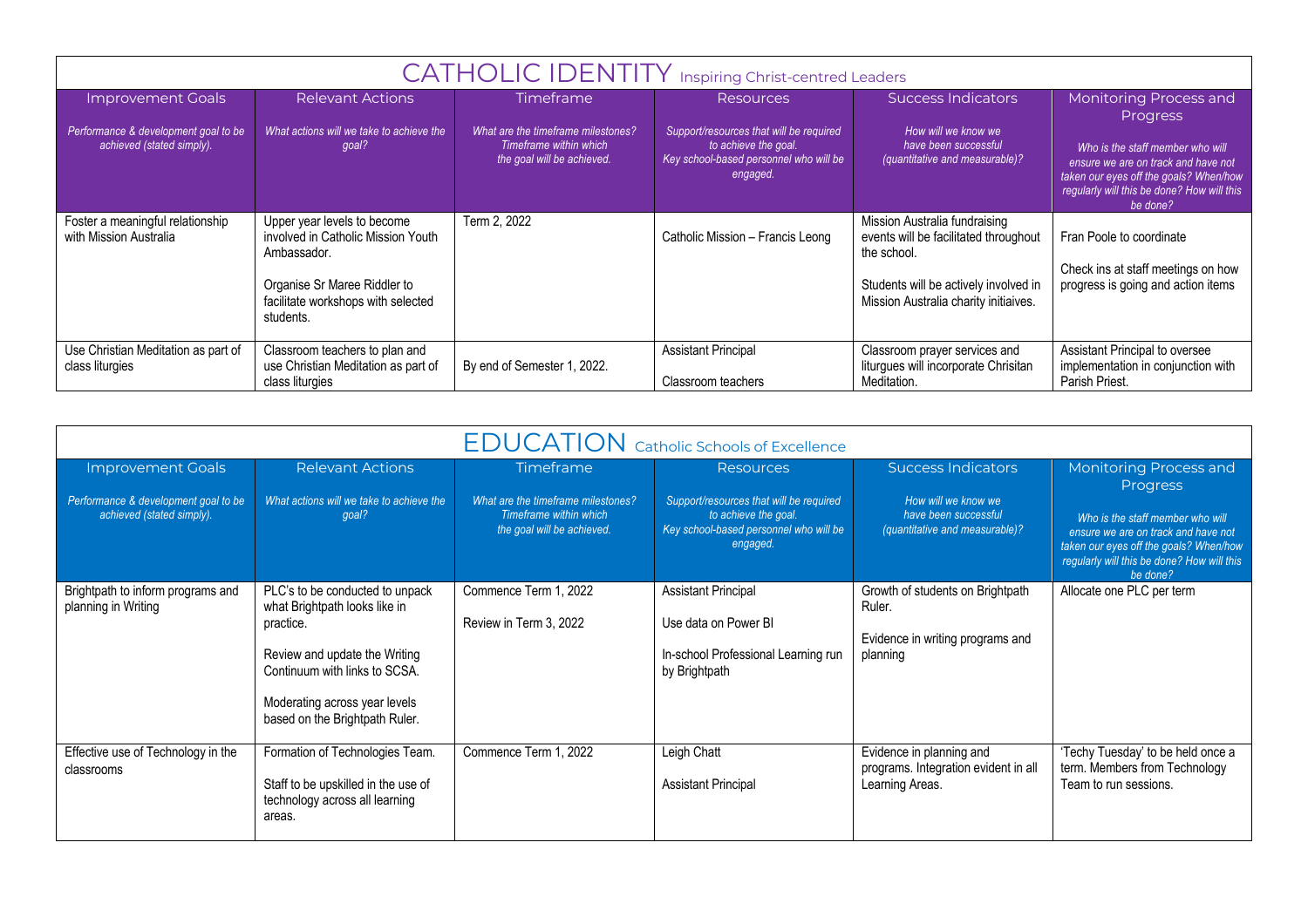|                                                       | Focus will be on Apple Classrooms<br>and Apple Teacher for Year 3 to 6<br>classroom teachers                                                                                                                      |                                                           |                                                     |                                                                                                                           |                             |
|-------------------------------------------------------|-------------------------------------------------------------------------------------------------------------------------------------------------------------------------------------------------------------------|-----------------------------------------------------------|-----------------------------------------------------|---------------------------------------------------------------------------------------------------------------------------|-----------------------------|
| Continuation of Science of Reading<br>program         | Year $3 - 6$ teachers to meet to<br>review<br>Finalise a Science of Reading<br>scope and sequence for Year 3 to 6<br>linked to Australian Curriculum<br>Complete a set program proforma<br>for Science of Reading | Commence Term 1, 2022<br>Review beginning of each term    | <b>Assistant Principal</b><br>Year $3 - 6$ teachers | Year 3 – 6 Science of Reading<br>scope and sequence<br>Improvement in Year 5 NAPLAN<br>Reading data for high end students | Allocate two PLC's per term |
| Peer coaching and collaboration in<br>the Early Years | Investigate the need for an Early<br>Years Cluster Leader to oversee<br>the NQS process<br>Early Years team to focus on the<br>EYLF and plan specific<br>collaboration opportunities between<br>cluster levels    | Commence Term 1, 2022<br>Review beginning of Term 3, 2022 | Early Years Cluster Leader<br>Early Years staff     | PLC days and times set in 2022<br>calendar prior to start of year                                                         | Allocate two PLC's per term |

|                                                                                               | <b>COMMUNITY</b> Catholic Pastoral Communities                                                                                                                                                               |                                                                                                                |                                                                                                                                           |                                                                                                                                                                                |                                                                                                                                                                                                                                 |
|-----------------------------------------------------------------------------------------------|--------------------------------------------------------------------------------------------------------------------------------------------------------------------------------------------------------------|----------------------------------------------------------------------------------------------------------------|-------------------------------------------------------------------------------------------------------------------------------------------|--------------------------------------------------------------------------------------------------------------------------------------------------------------------------------|---------------------------------------------------------------------------------------------------------------------------------------------------------------------------------------------------------------------------------|
| <b>Improvement Goals</b><br>Performance & development goal to be<br>achieved (stated simply). | <b>Relevant Actions</b><br>What actions will we take to achieve the<br>goal?                                                                                                                                 | <b>Timeframe</b><br>What are the timeframe milestones?<br>Timeframe within which<br>the goal will be achieved. | <b>Resources</b><br>Support/resources that will be required<br>to achieve the goal.<br>Key school-based personnel who will be<br>engaged. | <b>Success Indicators</b><br>How will we know we<br>have been successful<br>(quantitative and measurable)?                                                                     | <b>Monitoring Process and</b><br><b>Progress</b><br>Who is the staff member who will<br>ensure we are on track and have not<br>taken our eyes off the goals? When/how<br>regularly will this be done? How will this<br>be done? |
| Connect to local community whole<br>school focus.                                             | Year level clusters to investigate<br>opportunities to connect with local<br>community and participate in<br>various events.<br>Plan a community activity/event<br>that is reflected in learning<br>programs | By conclusion of 2022.                                                                                         | Classroom teachers<br>Local businesses and agencies                                                                                       | Classes will have made<br>connections with local businesses<br>and agencies to enhance<br>community partnerships.<br>Community activities will be placed<br>on school calendar | Assistant Principal to monitor<br>progress<br>Check ins done each term during<br>staff meetings                                                                                                                                 |
| Reach out to community groups running<br>similar programmes                                   | Early years team to brainstorm<br>various opportunities and assign<br>responsibilities to investigate and<br>disseminate information. Focus<br>needs to be on Daycare centres.                               | By end of Term 3, 2022.                                                                                        | <b>Marketing Manager</b><br><b>Assistant Principal</b><br><b>ECE Team</b>                                                                 | Our ECE team will be sharing<br>resources with local community<br>groups to enhance the programs<br>currently run throughout the early<br>years.                               | ECE Team - Assistant Principal to<br>oversee<br>Discuss progress at ECE meetings<br>once a term.                                                                                                                                |